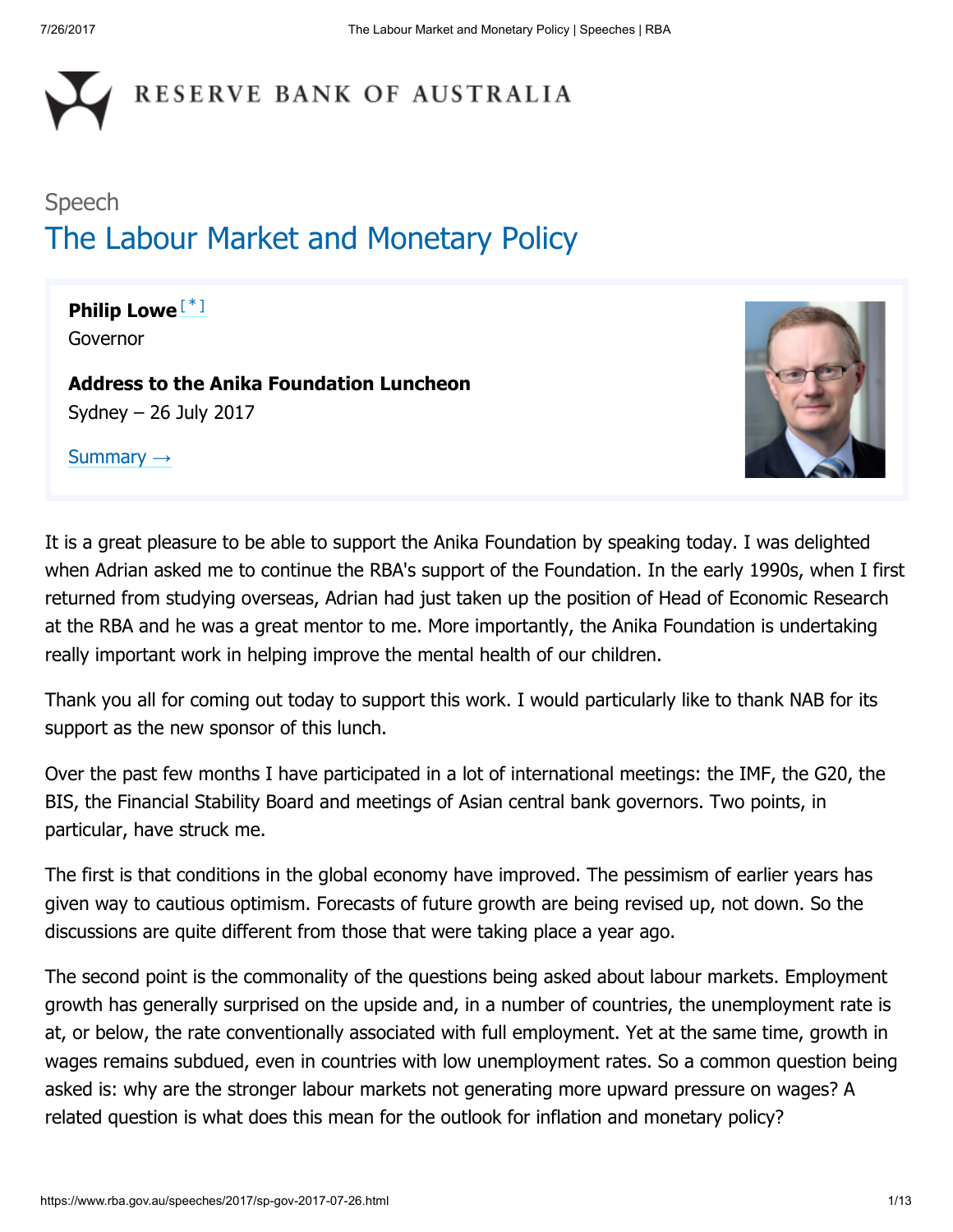In today's remarks, I would like to talk about these labour market issues in an Australian context. My remarks will be in three parts. I will first talk about trends in employment in Australia. I will then discuss recent wage outcomes. And finally, the implications for monetary policy.

## Trends in Employment

On a number of measures the Australian labour market has performed well over recent times. Over the past decade and a half, the unemployment rate has moved up and down within a narrow range of around 2 percentage points and its average level has been considerably below that in the previous 30 years (Graph 1). Most other countries have seen considerably larger swings in their unemployment rates over recent times. The relative stability in Australia's unemployment rate is despite us experiencing the biggest terms of trade and mining investment booms in a century. It is a considerable achievement and a testament to the flexibility of the Australian economy.



If we look at just the past few months, there has been a welcome pick-up in employment growth right across the country, after a period of softness. The forward-looking indicators suggest that employment growth will continue. Job ads, job vacancies and hiring intentions have all lifted. Businesses are also reporting better conditions than they have for some years. This is good news, particularly given that the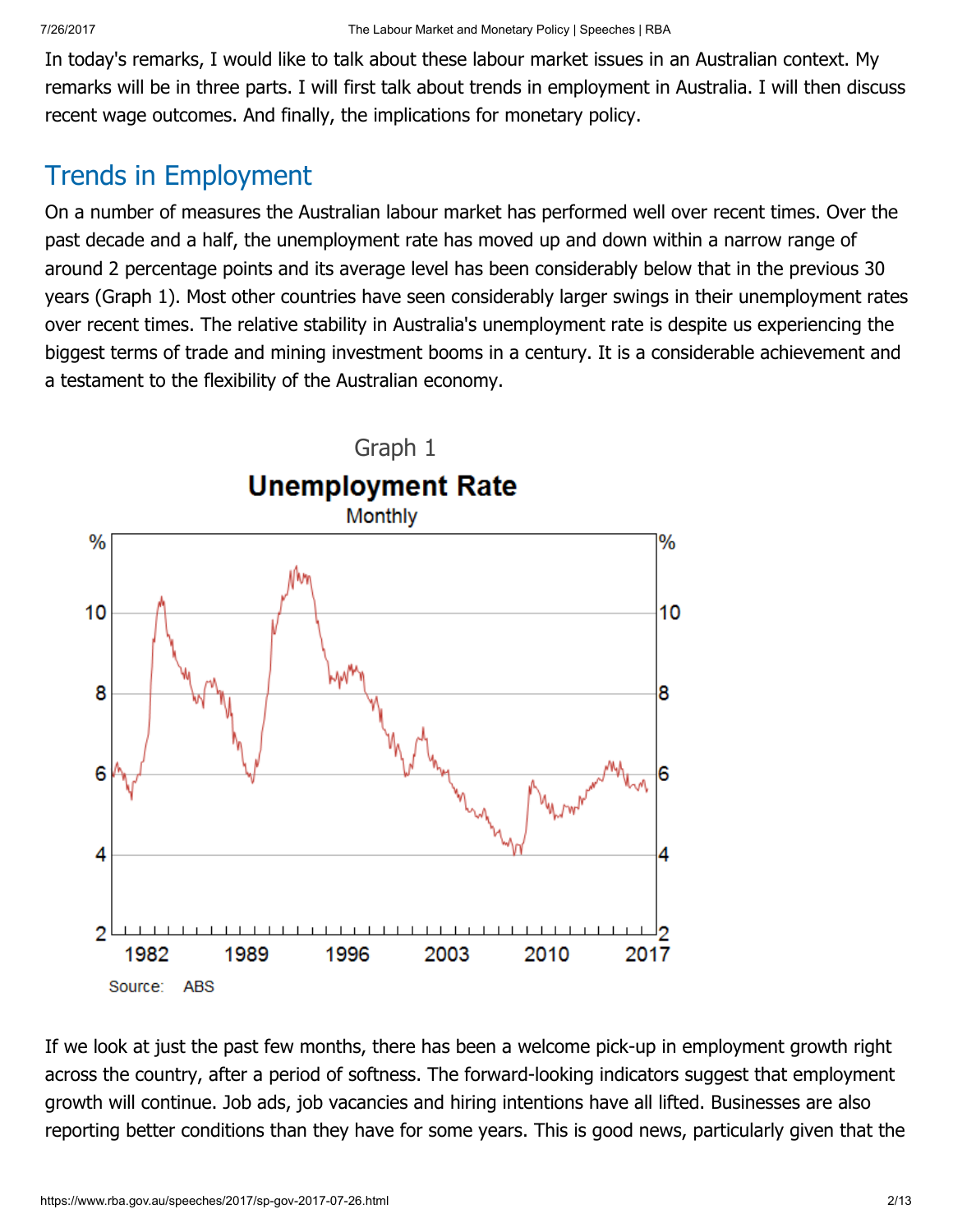<span id="page-2-0"></span>unemployment rate is still around ½ a percentage point above estimates of full employment in Australia. [\[1\]](#page-12-1)

Notwithstanding these outcomes, there are other labour market developments that are causing concern in the community. There is a degree of underemployment, wage growth is slow and job security is an issue for more people. The nature of work is also changing, in both the way we work and the industries in which we work.

Over the medium term, two trends in particular stand out. The first is the growth of part-time employment. And the second is the growth of employment in the services sector.

The number of Australians working part time has grown rapidly (Graph 2). Since the 1960s, the share of part-time workers has increased threefold to nearly one-third of total employment, with the pace of this shift picking up over recent years. Since 2013, growth in part-time employment has averaged 3 per cent per year, while growth in full-time employment has averaged less than 1 per cent.



This shift in working patterns reflects both supply and demand factors.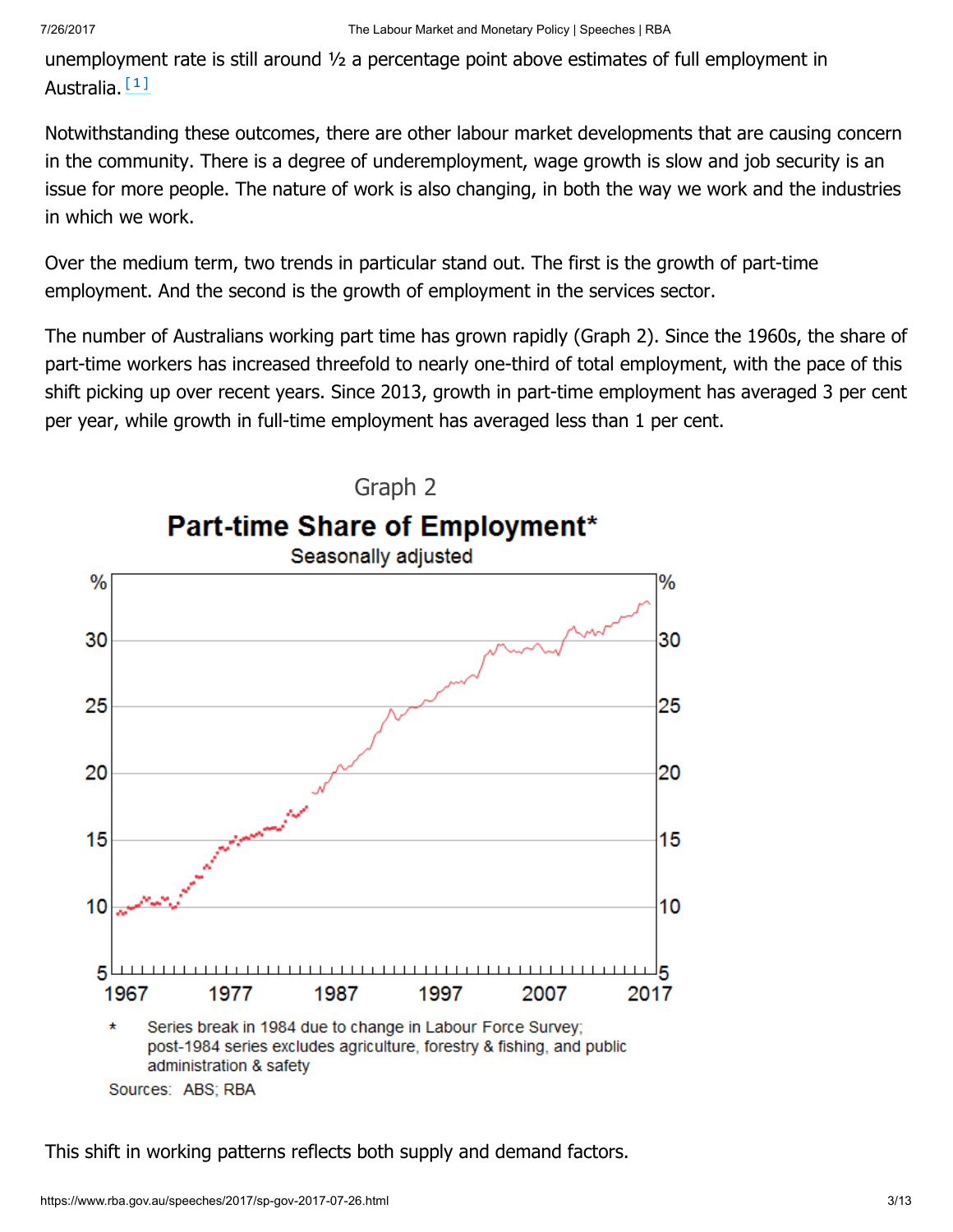On the supply side, many people want to work part time. Indeed, in many workplaces, employees have long been asking for greater flexibility, including the ability to work fewer hours. Part-time work leaves time for other activities, including education, caring for others and leisure.

Some insight into why people work part time can be gained from the HILDA Survey, which asks people for the main reason that they work part time (Graph 3). The most common response is that they are studying. Other frequent responses are that they are caring for children or that they simply prefer parttime work. For many people, part-time work is what they want. The fact that we have been able to accommodate this desire is a positive feature of our labour market.



Sources: HILDA Release 15.0; RBA

There are demand factors at work as well. Many businesses benefit from having employees who work part time. But there is an element to the demand side that is not so positive. Some people are working part-time because they can't find a full-time job and others are working part-time because of job requirements. While most part-time workers are not seeking full-time employment, around one-quarter want to work more hours than they currently do. On average, they are looking to work an additional 14 hours per week, although many are not taking active steps to secure those additional hours.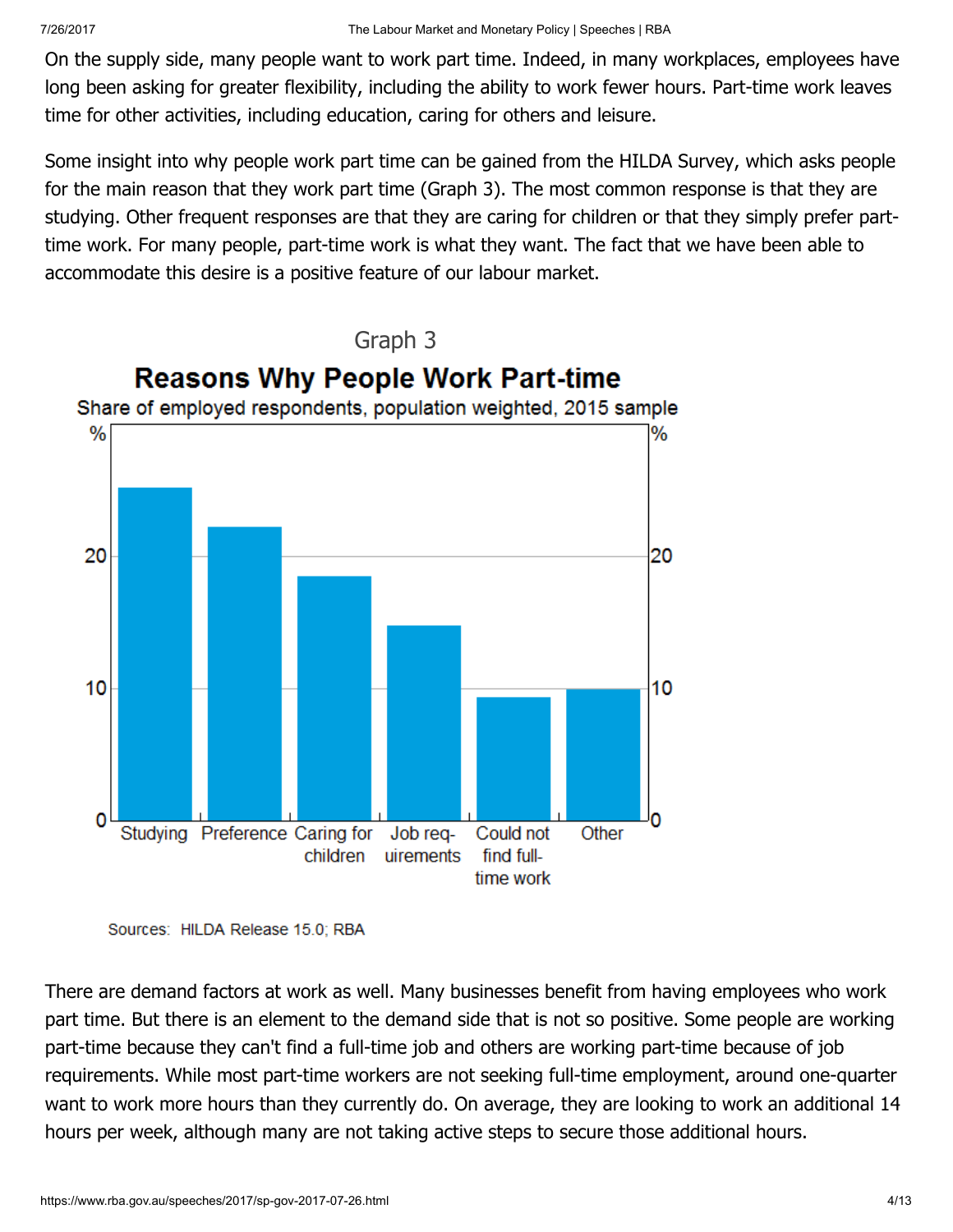So many people want to work part time, but some of these would like more hours than they currently have. This represents an additional source of unused capacity in our labour market that is not reflected in the unemployment rate. Given this, as part-time employment has grown, the RBA has paid additional attention to alternative measures of labour market slack. One measure that has conceptual appeal is an hours-based underutilisation rate, which measures the additional hours sought by workers (including those currently unemployed) relative to the total number of hours that workers would like to work. This measure shows the same general pattern as the unemployment rate, although the gap has tended to widen gradually over time (Graph 4). [\[2\]](#page-12-2)

<span id="page-4-0"></span>

Now turning to the second longer-term trend shift we have seen in our labour market – the shift to employment in the services sector (Graph 5).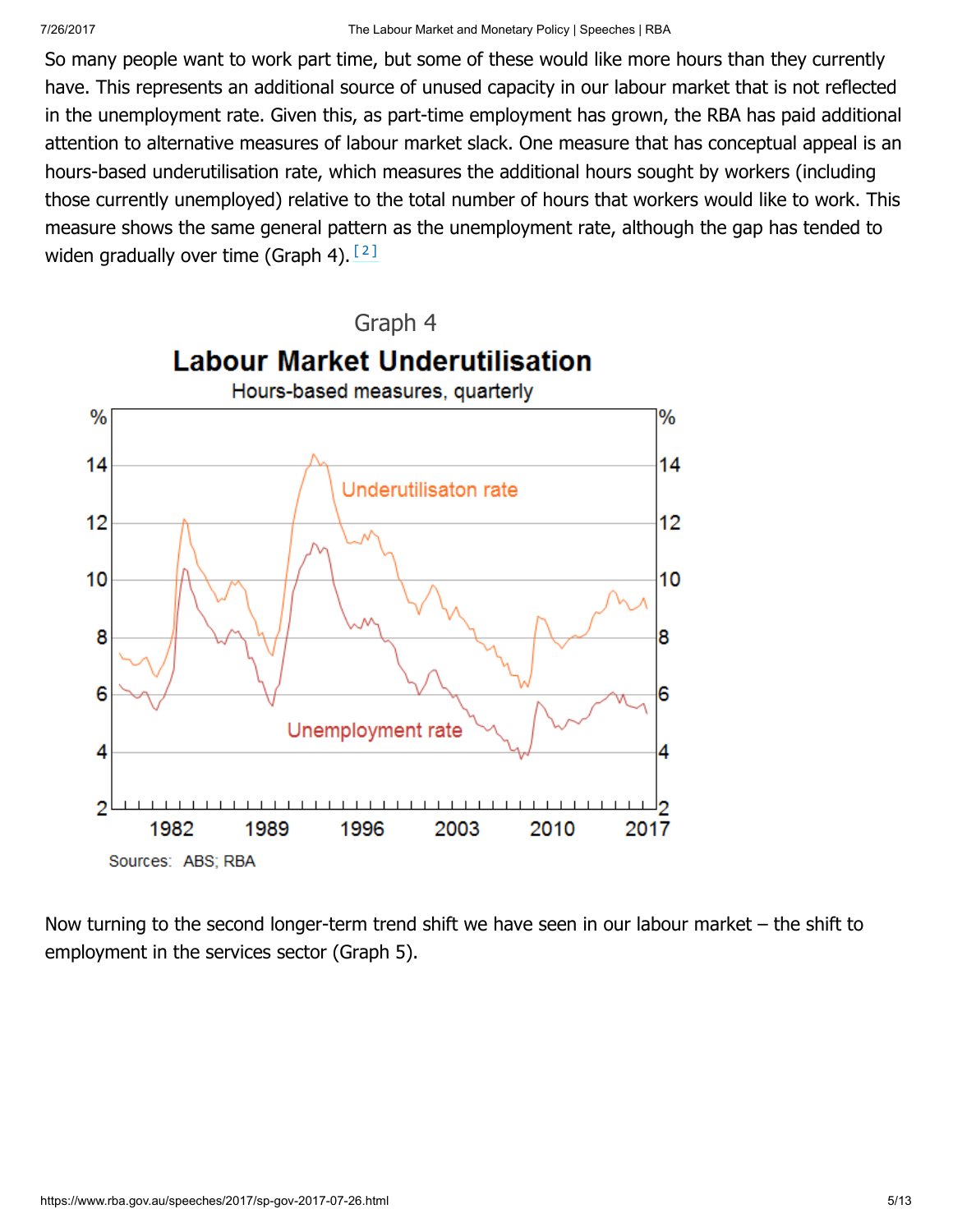Graph 5



Today, almost 80 per cent of Australians work in service industries, broadly defined. By way of contrast, in the 1950s only around 50 per cent of employed Australians worked in the services sector. In the past, it was common to have a full-time job producing goods. In our more modern economy, this is no longer the case.

<span id="page-5-0"></span>In an effort to better understand the growth in services-sector employment, one of the exercises that we have done at the RBA is to classify around 300 individual service-sector occupations into jobs that pay hourly wages that are below average, around average and above average.  $[3]$  We have then tracked employment growth for each of these three groups since 2000 (Graph 6).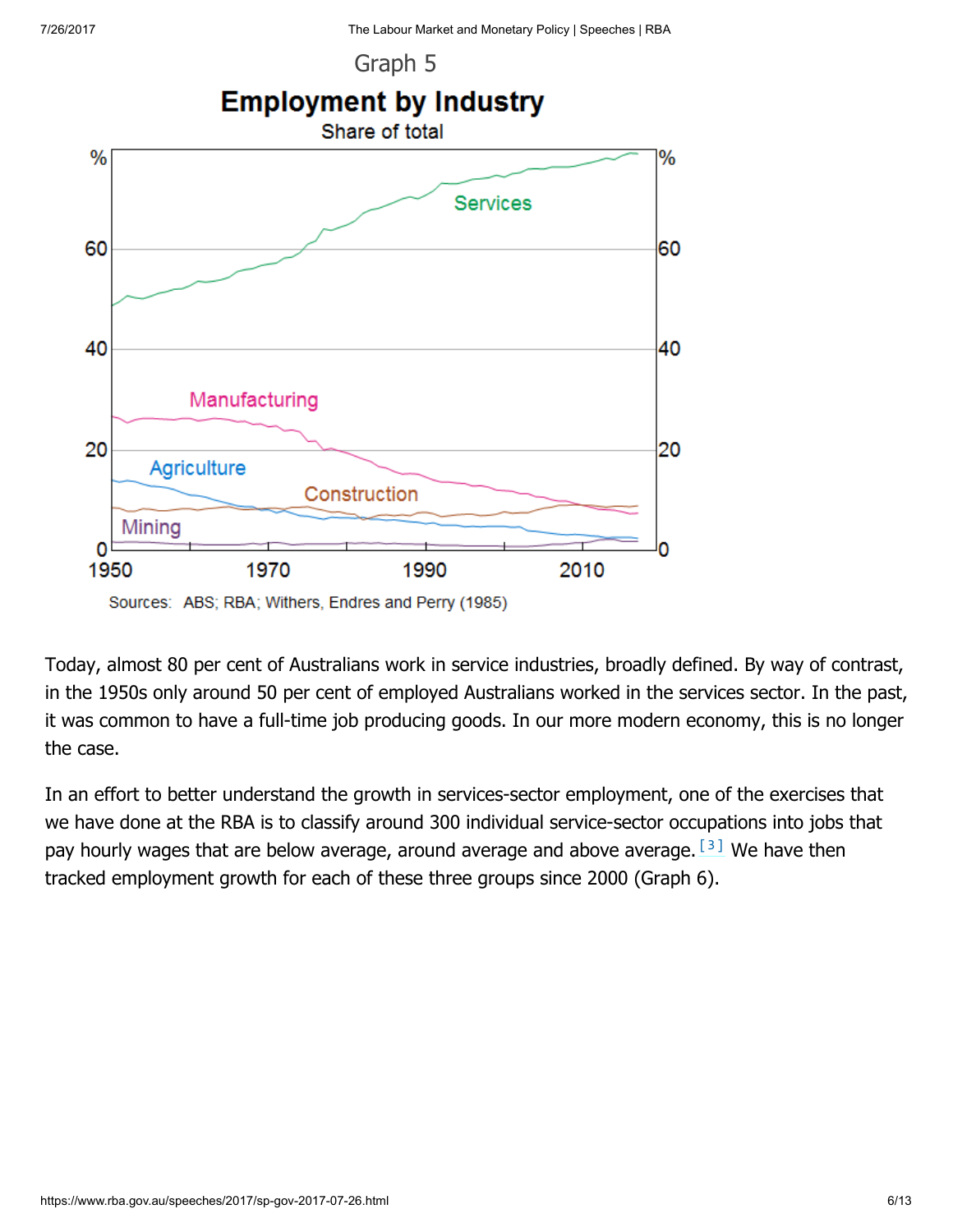Graph 6



The picture is pretty clear. The growth in service-sector employment has been strongest in those occupations with above-average rates of pay. Since 2000, over a million new higher-paying jobs have been created in the services sector. Some of the occupations where there have been large gains in employment are: medical professionals, IT managers, project administrators and sales managers. There has also been strong employment growth in occupations with lower rates of pay.

We have also conducted the same analysis for the business services and household services sectors separately (Graph 7). The growth of higher-paying jobs has been much more pronounced in business services, than it has been in household services. For the household services sector, the growth has been strongest in jobs with below-average wages. Some of the occupations where there has been a big increase in employment here include: baristas and waiters, childcare workers and aged-care workers. So it's a mixed picture.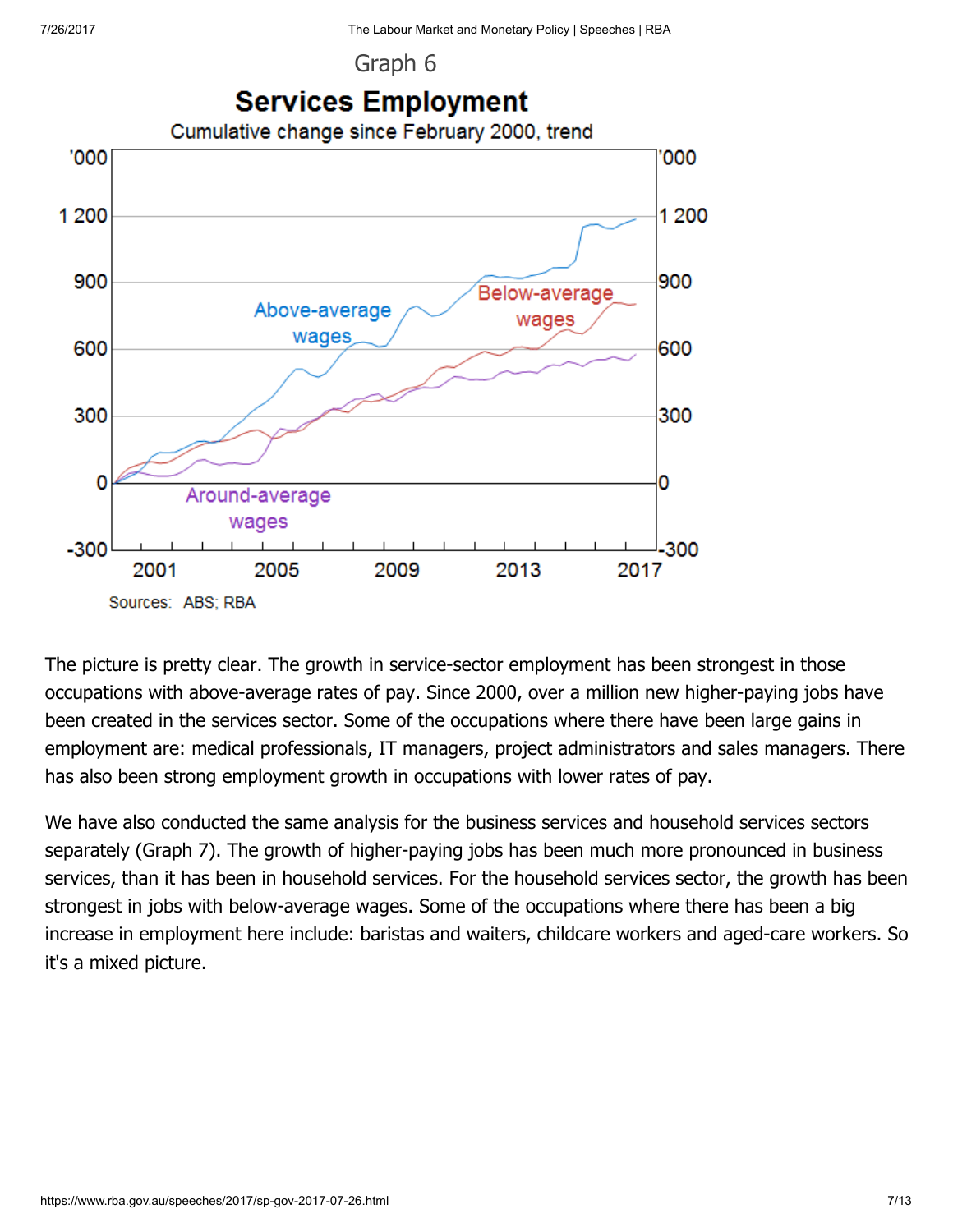

I am often asked where future jobs growth will come from. The short answer is that it will come mainly from where it has come from in the recent past – from the myriad of occupations in the services sector. Some of these jobs will attract relatively low rates of pay, but, if our experience is a useful guide, more of these jobs will be higher-paying high-skill jobs.

With most of us working in the services sector, it's in our national interest to lift productivity growth in these industries and to develop more higher-paid high-skill jobs. Technology is important here but so too is investment in human capital. It seems probable that the next wave of growth in Australia will be driven by us building on our expertise in services. This requires investment, including in human capital.

### Growth in Wages

I would now like to turn to another element of the labour market story – the slow growth in wages.

Over the past year, the Wage Price Index has increased by 1.9 per cent. This is the slowest rate of increase since this series commenced in 1997. The same picture is evident in the broader measure of average hourly earnings from the national accounts. To help see the longer-term trends, Graph 8 shows average annual growth in hourly earnings over a rolling four-year period. The most recent observation is the lowest for many decades. From the mid 1990s until a few years ago, Australians got used to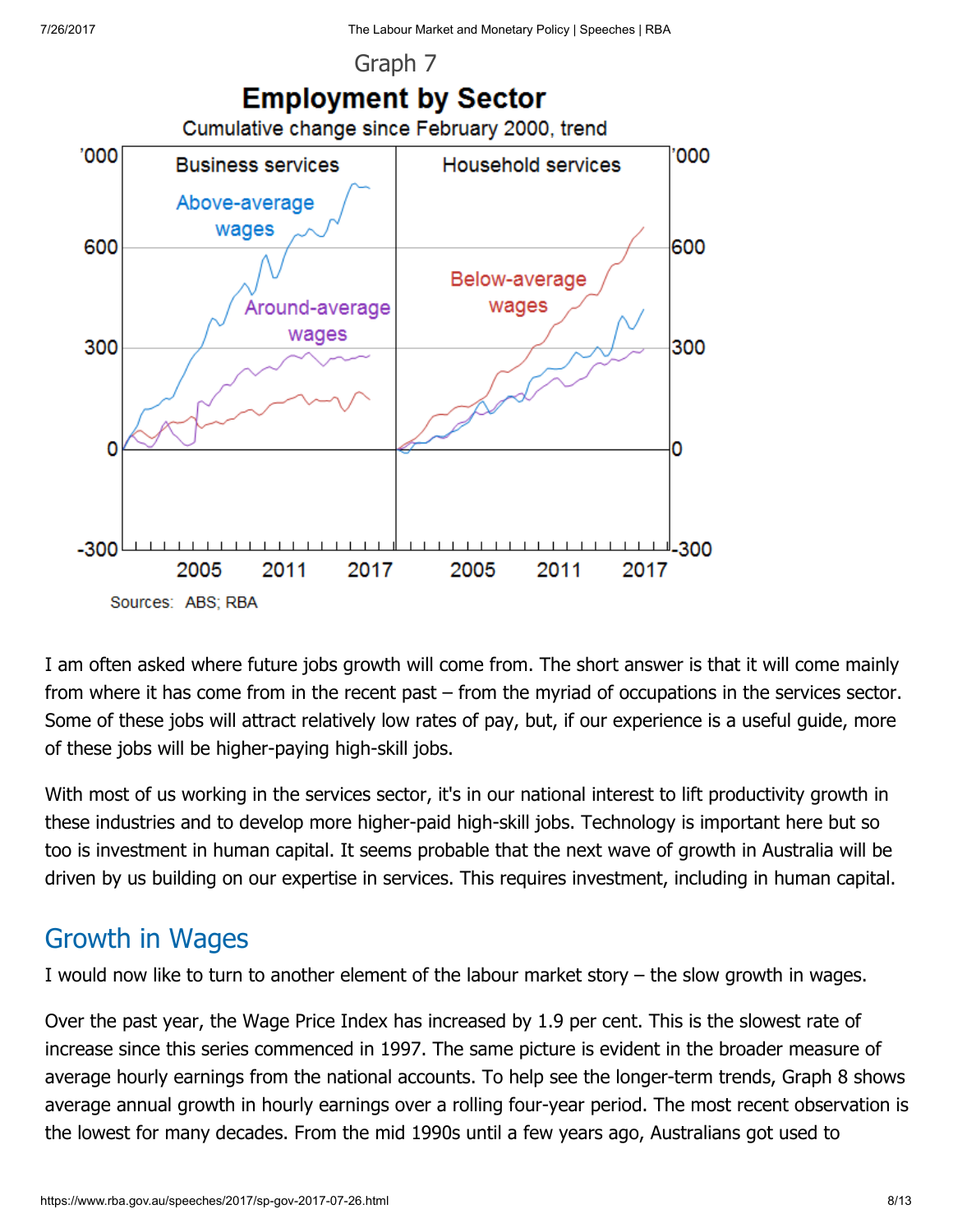average hourly earnings increasing by around 4 per cent a year. Over recent years, growth has been a bit less than half of this.



These lower wage increases have persisted for some time now. One consequence of this is that there has been a decline in expectations of future income growth. This decline is seen as more than just temporary. It is one of the factors that has been weighing on consumption growth over recent times. As households have revised down their expectations of future income growth, they have adjusted their spending too. A downward revision to expectations of income growth also means debt obligations stay higher for longer than was originally expected.

Why is this happening, both here and elsewhere in the world?

There is no single answer.

Part of the story in Australia is that our labour market has some spare capacity and we are unwinding some of the effects on wages of the mining investment boom. But this isn't the whole story, and neither spare capacity nor a mining boom explain low wages growth in some other advanced economies.

Another part of the story, particularly overseas, is slower productivity growth. In the United States, for example, low growth in wages is being matched with low productivity growth. In Australia, productivity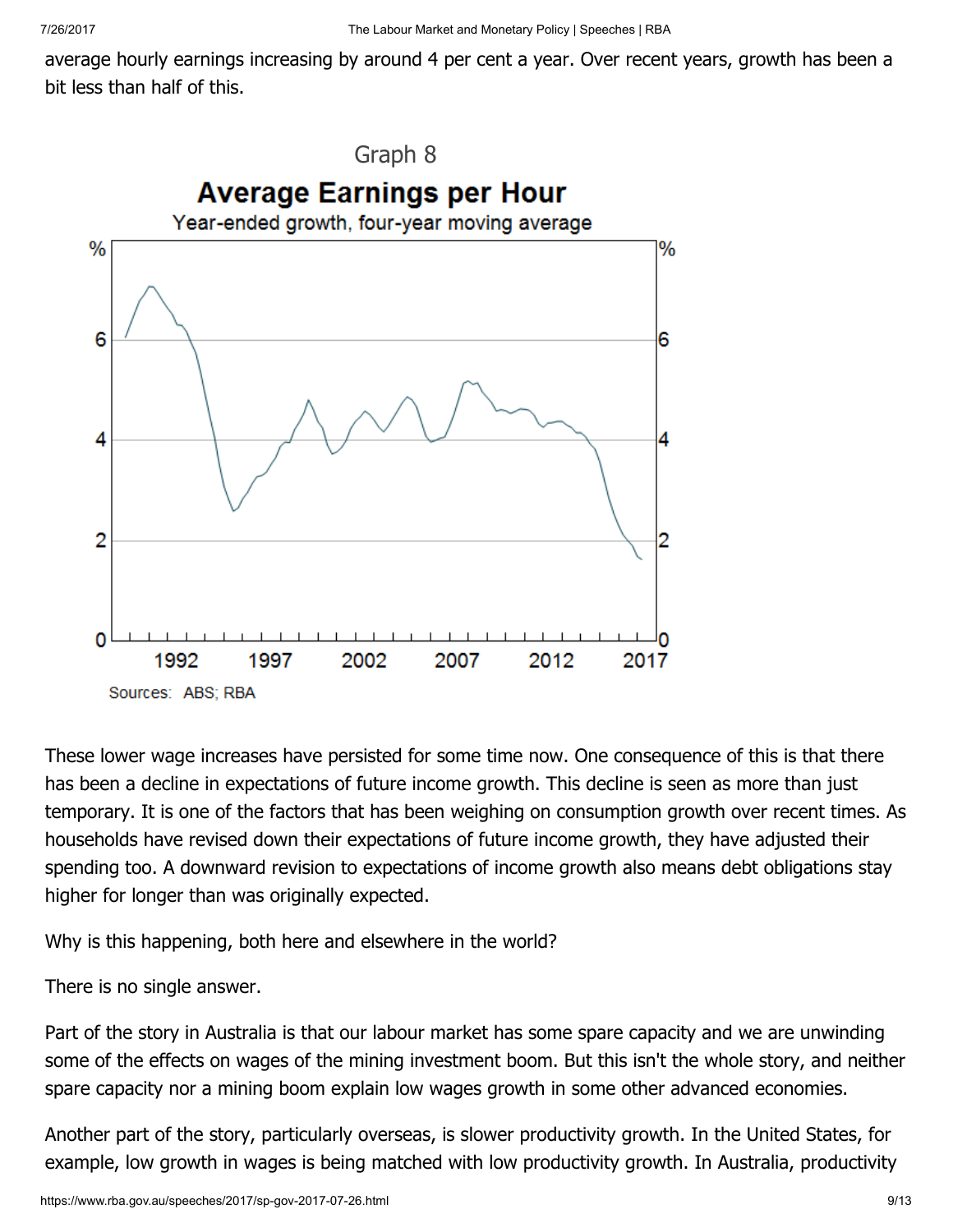growth has also slowed somewhat. Here, however, the slowing in earnings growth has been more pronounced than that in productivity. The result has been a decline in labour's share of national income.

None of these reasons alone appears sufficient to explain the weakness in wage growth. This suggests that there is something else going on, and that it has a global dimension.

Many workers in advanced economies feel like they face more competition. A basic principle of economics is that when you face more competition, you are less inclined to put your price, or as a worker, your wage, up.

This perception of greater competition is coming from two sources. The first is globalisation. One of the positives of globalisation is that it increases the size of market that a firm can tap. At the same time, though, globalisation increases the number of competitors that can tap your market; it increases competition. The second source is changes in technology. In some industries, advances in technology have led workers to worry about the competition from robots. At the same time, advances in technology have made more areas of the economy subject to international competition; there are fewer truly nontraded industries any more.

Perhaps as a consequence of this extra competition – or perhaps as a consequence of other forces within our societies – many workers in advanced economies feel that the world is less secure – less secure economically and less secure politically. This means that security is valued more highly. With a greater premium on security, it's plausible that workers are less inclined to take a risk by seeking larger wage increases.

One related aspect of the current labour market is a decline in job mobility. Data published by the ABS suggest that the share of employed people changing employers is around the lowest in recent decades (Graph 9). It is likely that in an environment of less job security, fewer people are inclined to switch employers. There is also a demand-side effect, with fewer firms attempting to attract workers from other firms. This is consistent with subdued wage growth.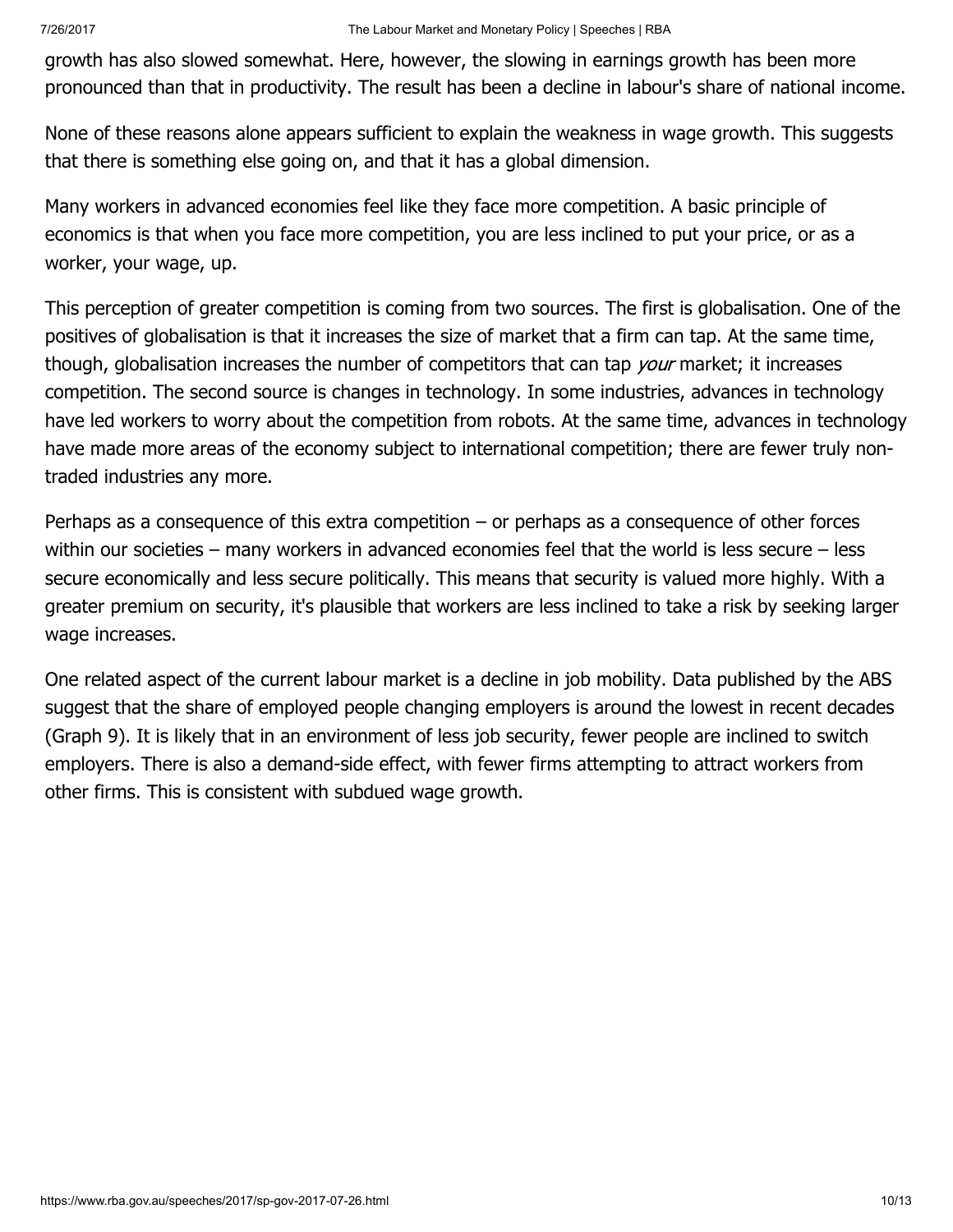



When I spoke about this set of issues in a recent panel at the Crawford School at ANU, I made the point that some pick-up in aggregate wage growth over time would be a welcome development. Some commentators saw this as the Reserve Bank Governor making a rather unusual call to arms: a call for workers to demand larger wage increases from their employers. My intention was less dramatic.

It was simply to make the point that a gradual pick-up in aggregate wages growth would be a positive development. The best outcome for both workers and firms is for any pick-up to be underpinned by a lift in productivity growth and more high-skill jobs. But even the current rate of productivity growth could sustain some increase in wages growth over time. Indeed, some pick-up is incorporated into the Bank's forecasts for the economy. A gradual lift in wage growth is a central element in our forecast for inflation to return to around the mid-point of the medium-term target range.

### Policy Implications

I would now like to turn to some of the implications for monetary policy, both globally and in Australia.

The persistent slow growth in wages is creating a challenge for central banks. It is contributing to an extended period of inflation below target. In years gone by, the more standard challenge was to keep wage growth in check, so as to stop upward pressure on inflation, which could lead to restrictive monetary policy. No advanced economy faces this challenge at present.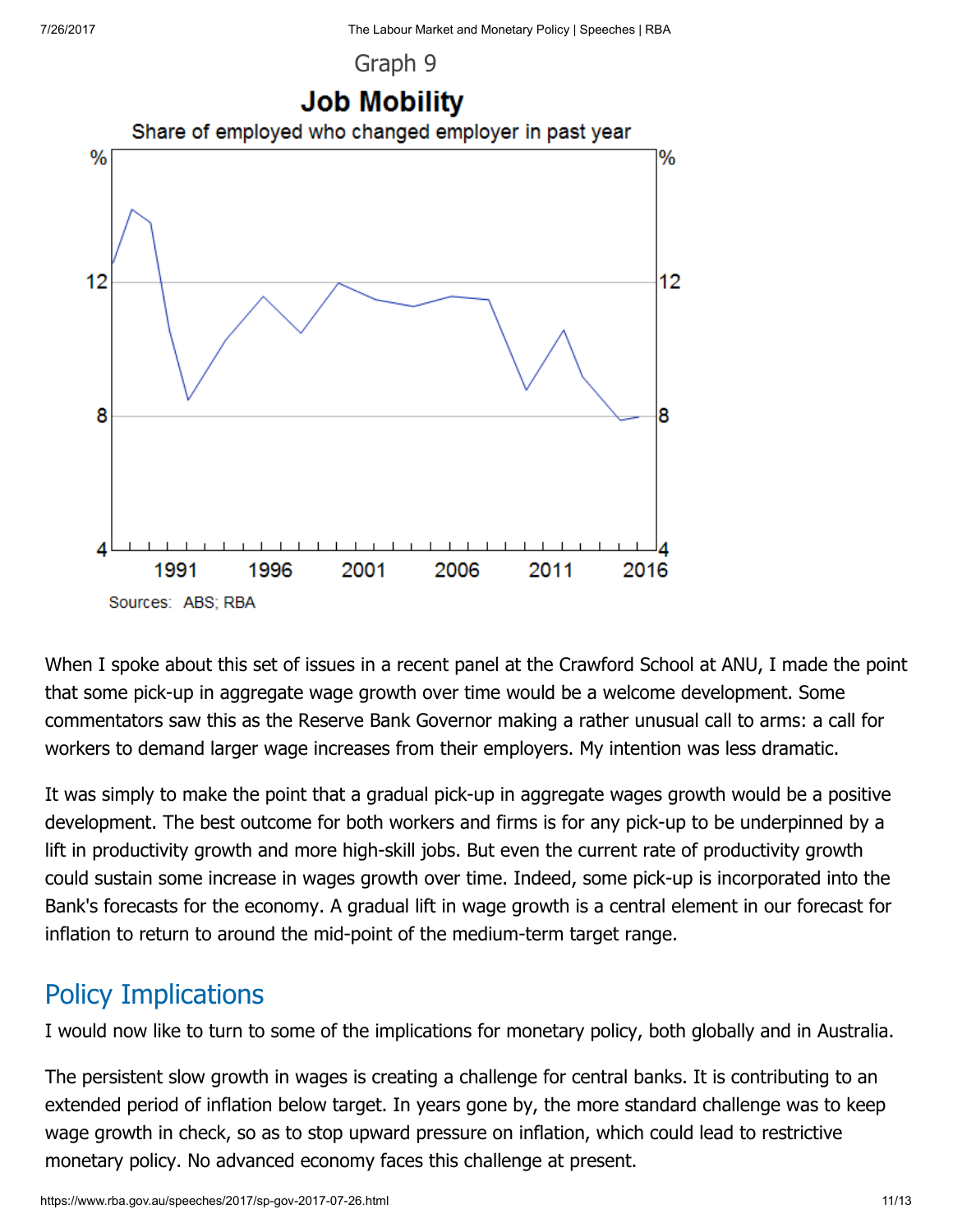It is possible that things could change in the not too distant future, particularly in those countries at, or near, full employment. It may be that the lags are just a bit longer than usual. If so, we could hit a point at which workers, having had only modest pay increases for a run of years, decide that it is time for a catch-up. If such a tipping point were reached, inflation pressures could emerge quite quickly. In this scenario we could see a period of turbulence in financial markets, given that markets are pricing in little risk of future inflation.

This scenario can't be completely discounted. It would seem, though, to have a fairly low probability in Australia, especially in light of the continuing spare capacity in our labour market. The more likely case here is that wage growth picks up gradually as the demand for labour strengthens.

Globally, an alternative scenario is that the period of slow wage growth turns out to be much more persistent, partly for the reasons that I discussed earlier. In this scenario, wages growth eventually picks up, but it takes quite a while longer. If so, inflation stays low for longer, although there are other factors that could push inflation higher.

This scenario is one in which the Phillips Curve is flatter than it once was. It is one in which inflation is harder to generate. We can't yet tell though whether the Phillips Curve in Australia has become flatter, given that we have experienced relatively little variation in the unemployment rate over recent times.

The combination of a flatter Phillips Curve and inflation below target raises a challenge for central banks: how hard to press to get inflation up? For a central bank with a single objective of inflation, the answer is relatively straightforward. Inflation is too low, so you do what you can to get inflation up. If inflation doesn't increase, you need more monetary stimulus.

This approach does carry risks, though. A flatter Phillips Curve means that the monetary stimulus has relatively little effect on inflation, at least for a while. At the same time, however, the monetary stimulus is likely to push asset prices higher and encourage more borrowing. Faced with low inflation, low unemployment and low interest rates, investors are likely to find it attractive to borrow money to buy assets. This poses a medium-term risk to financial stability.

Australia's monetary policy framework is better placed to deal with this world than some others. We have a flexible medium-term inflation target that allows financial stability considerations to be taken into account in the setting of monetary policy.

Over recent times you would have noticed that we have been paying close attention to the risks in household balance sheets. Household debt is high and rising faster than the unusually slow growth in incomes.

These developments have had a bearing on the setting of monetary policy. We have not sought to stimulate a rapid lift in inflation. The fact that the labour market has been generating sufficient jobs to keep the unemployment rate broadly steady has allowed us to be patient. Our judgement has been that seeking a more rapid pick-up in inflation through yet further monetary stimulus was likely to add to the